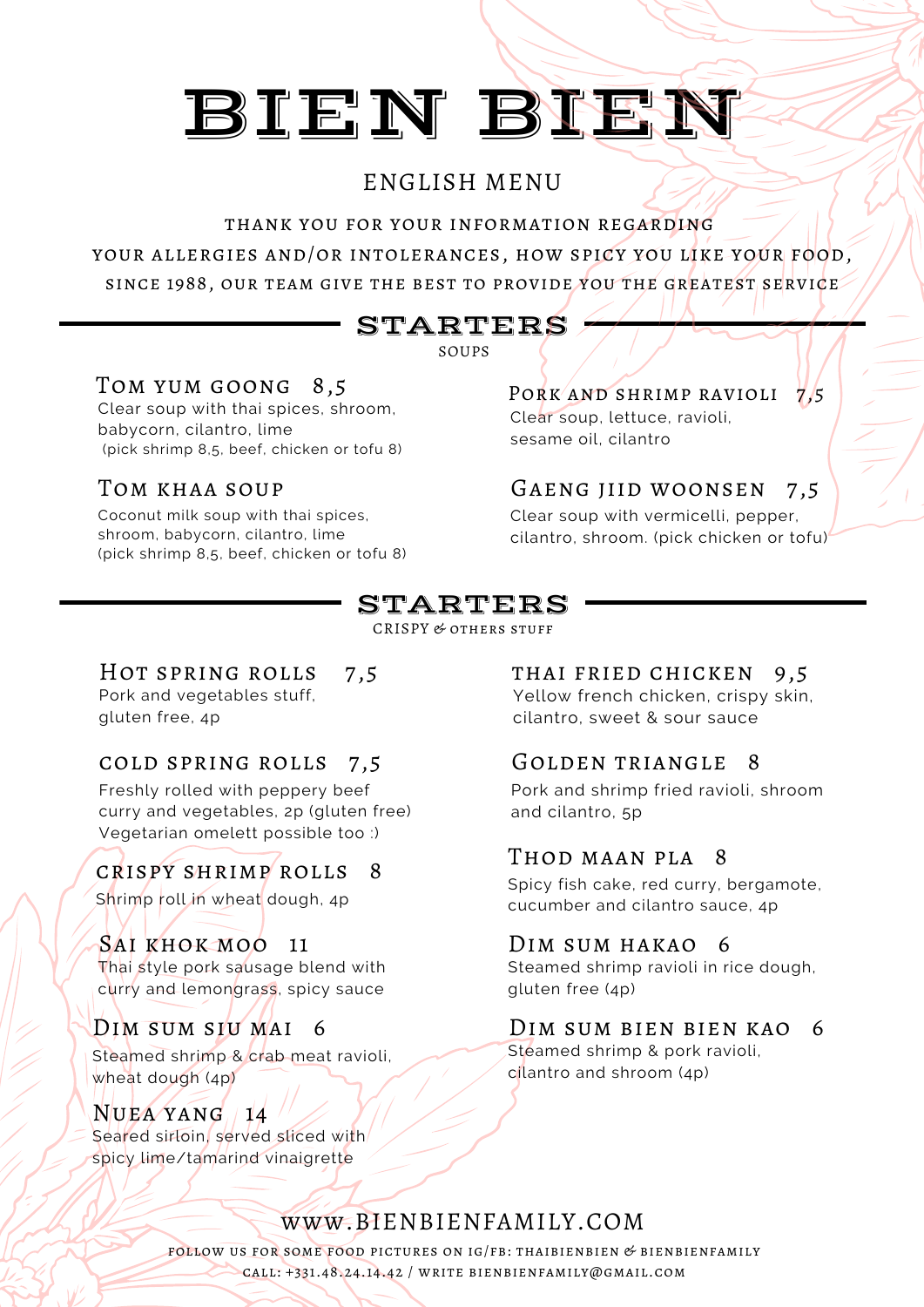# ENGLISH MENU

thank you for your information regarding your allergies and/or intolerances, how spicy you like your food, since 1988, our team give the best to provide you the GREATEST SERVICE

# STARTERS

 $SALADS$ 

SOM TUM 10 Traditionnal fresh with salad green papaya, carrot, dried shrimp peanuts

Grilled beef salad, vegetables, lime juice, lemongrass & cilantro YUM NUEA 10

LARB NUEA SOT 11

Chopped RAW beef salad, spices and lime juice, cilantro, vegetables

Yum woonsen goong 12 Glass noodles salad with poached shrimp, mint and limejuice

Chopped chicken breast, mint & cilantro, lime and cashew nuts LARB KAI 10

Poached shrimp, sriracha vinaigrette, cucumber, mint, cilantro and onions YUM GOONG 12

RAW & spicy "ceviche" shrimp, lime juice, chilli and lemongrass GOONG TCHAI NAMPLA 12

# HOT POT

RICH PLATTER OF RAW BEEF, CHICKEN  $&$  SHRIMP, RICE NOODLES and vegetable for you to cook; pick your spicy stock Koh samui pot: spicy coconut milk stock with thai basil bangkok pot: clear stock full of lemongrass and satay

FOR  $1$  GUEST  $/$  26 FOR  $2$  GUESTS  $48$ 

**FISH**<br>Rice or veggies will be on extra

Hor mok pla 13 Steamed fillet in banana leaf, spicy red curry with coconut marinade

PLA SHUSHI 20  $\sqrt{2}$  PLA THOD FILET 13 Whole seabream, topped with coconut milk and red curry basil sauce

PLA SAM ROT 20 Whole seabream, topped with secret spicy sweet & sour marmelade, cilantro

Crispy fish fillet, pick topping: spicy, sweet & sour sauce, cilantro OR garlic and pepper, cilantro

## www.BIENBIENFAMILY.COM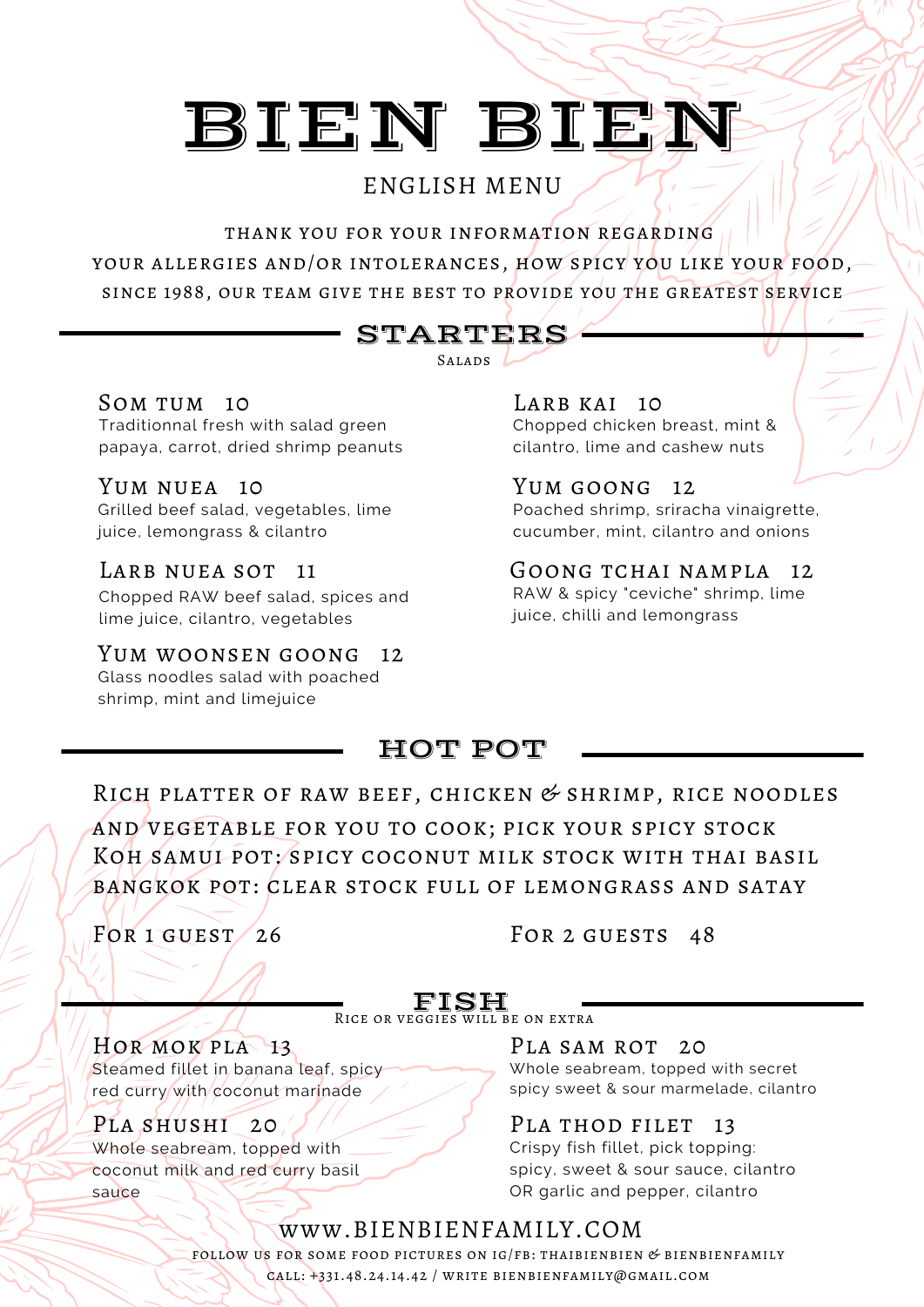# ENGLISH MENU

thank you for your information regarding your allergies and/or intolerances, how spicy you like your food, since 1988, our team give the best to provide you the greatest service

# THAI CURRY

Rice or veggies will be on extra

#### Green curry "kiew wan"

Classic green curry coconut milk, bamboo, bell peppers and basil pick: shrimp or fish 13, chicken 12, tofu 11

### Red curry "Gaeng deng"

Classic red curry coconut milk, bamboo, bell peppers and basil pick: shrimp 13, chicken or beef 12, tofu 11

### Super yellow curry 13

A non-spicy (chilli) yellow curry with juicy shrimps cooked in coconut milk & sweet onions

## PRANANG CURRY PEANUTS

Creamy red curry with crushed peanuts, babycorn and bergamot leaf pick: shrimp 13, chicken or beef 12, tofu 11

### Dry massaman Nuea 13

Beef dry curry, creamy and sweet sauce, potatoes & carrot

#### GAENG PHED PED 13

Sliced duck breast, cooked in red curry coconut milk, pineapple, basil

#### WOK, GRILL & BOWLS

#### Rice or veggies will be on extra

#### PHAD HOARAPHA

Composed of bamboo, onions, thai basil and chilli oil. Pick your protein: shrimp or duck 13/ chicken or beef 12/ possible vegan with tofu eggplant or tofu: 11

### Kai phad metmamouang 12

Sliced chicken breast, sweet onions, dried chilli and cashew nuts

### Goong phad kratiem 13

Shrimp thai 'tempura', garlic and pepper, onions and cilantro

# Phad khapao bowl

Signature/dish: thai chilli, garlic, basil. include rice and fried egg. Pick: tofu, beef or chicken

#### Kai phad hed-dam 12

Sliced chicken breast, thick sauce with black shroom, bamboo & cilantro;

#### KAI SATAY  $(X4)$  12

Chicken breast marinated in curry and coconut milk, then grilled. Served with sweet peanut sauce

#### PED YANG LAT KHAO BOWL 16

Sliced of duck breast in soy sauce, green veggies and cilantro. include jasmine rice and cucumber

#### PHAD KRATIEM BOWL 16

For garlic and cilantro lover. Include rice and fried egg. Pick: chicken or pork

# www.BIENBIENFAMILY.COM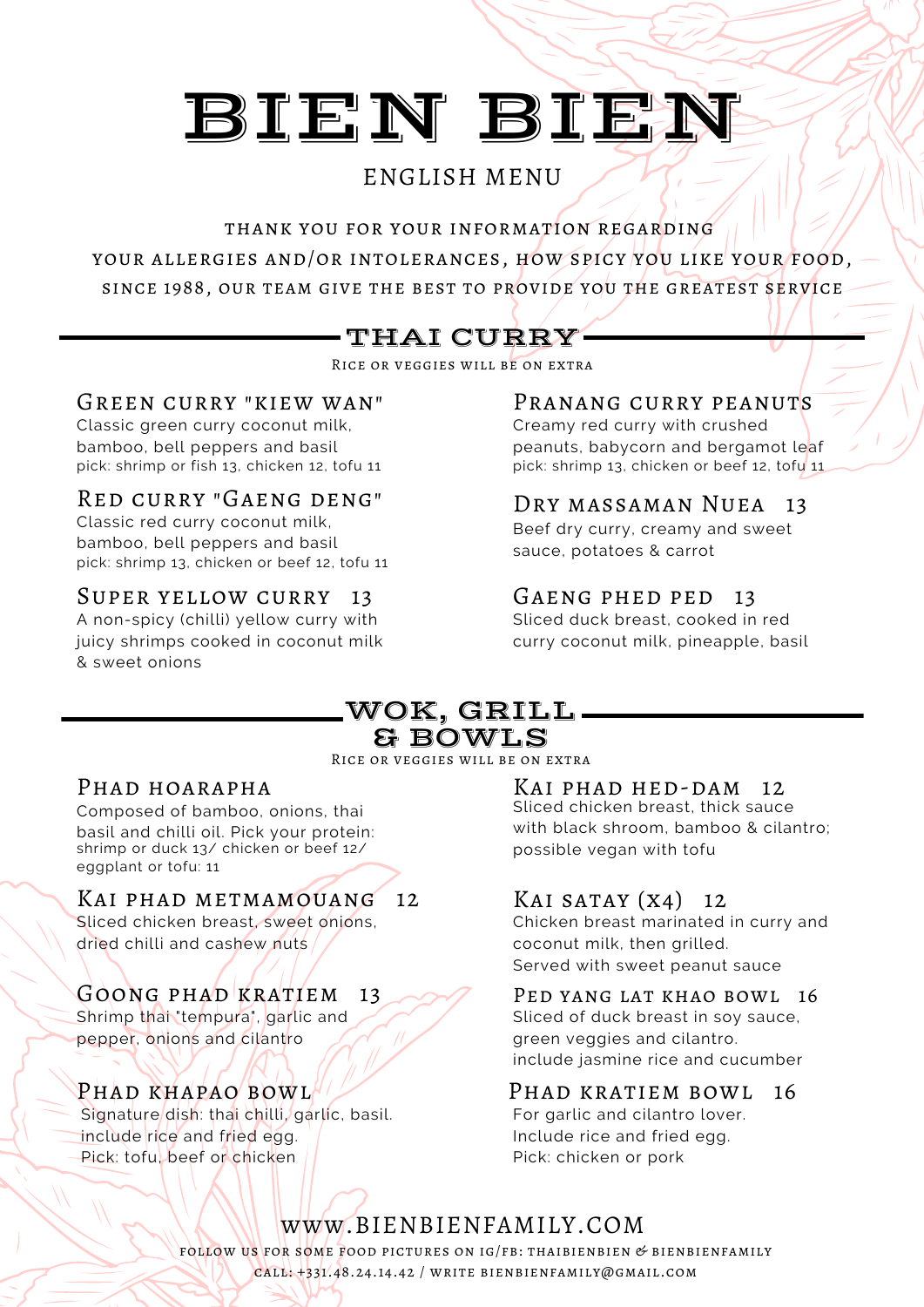# ENGLISH MENU

thank you for your information regarding your allergies and/or intolerances, how spicy you like your food, since 1988, our team give the best to provide you the greatest service

#### RICE, VEGGIES & PASTA

#### PHAD THAI

Flat rice noodles, eggs, peanuts, tamarind sauce, beansprout & cilantro Pick: chicken or tofu 11/ shrimp or mix 12

#### phad see ew

Flat rice noodles, eggs, brown sauce, green veggies & pepper Pick: chicken, tofu or beef 11/ shrimp 12

# Phad prak kiew 7

Depending on market: kailan or morning glory

khao plao 3,5 khao niew 4 Steamed thai jasmine rice

#### khao phad thai 11

Fried white rice, eggs, onions, tomato & cilantro. Pick: shrimp or chicken or tofu.

#### phad mee

Wheat noodles, beansprouts, scallions & cilantro, sesame oil Pick: beef, tofu or chicken 11/ shrimp 12

#### phad prak louam 7 Wok fried mix of chinese cabbage, carrot, beansprout, brocoli

Steamed glutinous thai rice

# SET MENU.

1Entree + 1Main course 17 1Entree + 1Main course + 1dessert 18,5

#### **Entree**

Crispy pork egg roll Coconut milk soup (chicken or tofu) Vegetarian salad Vermicelli and cilantro soup (chicken or tofu)

#### **Main course**

Green curry coconut milk (chicken or tofu) + rice WOK FRIED BASIL & CHILLI OIL (TOFU OR BEEF) + RICE PHAD THAI NOODLES(TOFU OR CHICKEN OR SHRIMP) Thai fried rice (tofu or chicken or shrimp)

> **Dessert** Lychee OR Coconut flan OR coffee

# **LUNCH SET BIEN BIEN SET 26**

1Entree + 1Main + 1dessert include rice

#### **Entree**

Shrimp tom yum soup grilled beef salad & cilantro crispy shrimp eggroll

#### **main course**

Hor mok steamed fish banana leaf DRY MASSAMAN BEEF CURRY Crispy shrimp in crust, garlic & pepper Red curry & coconut milk duck breast, pineapple

**Dessert**

Coconut milk custard mixed fruit salad Today special's

# www.BIENBIENFAMILY.COM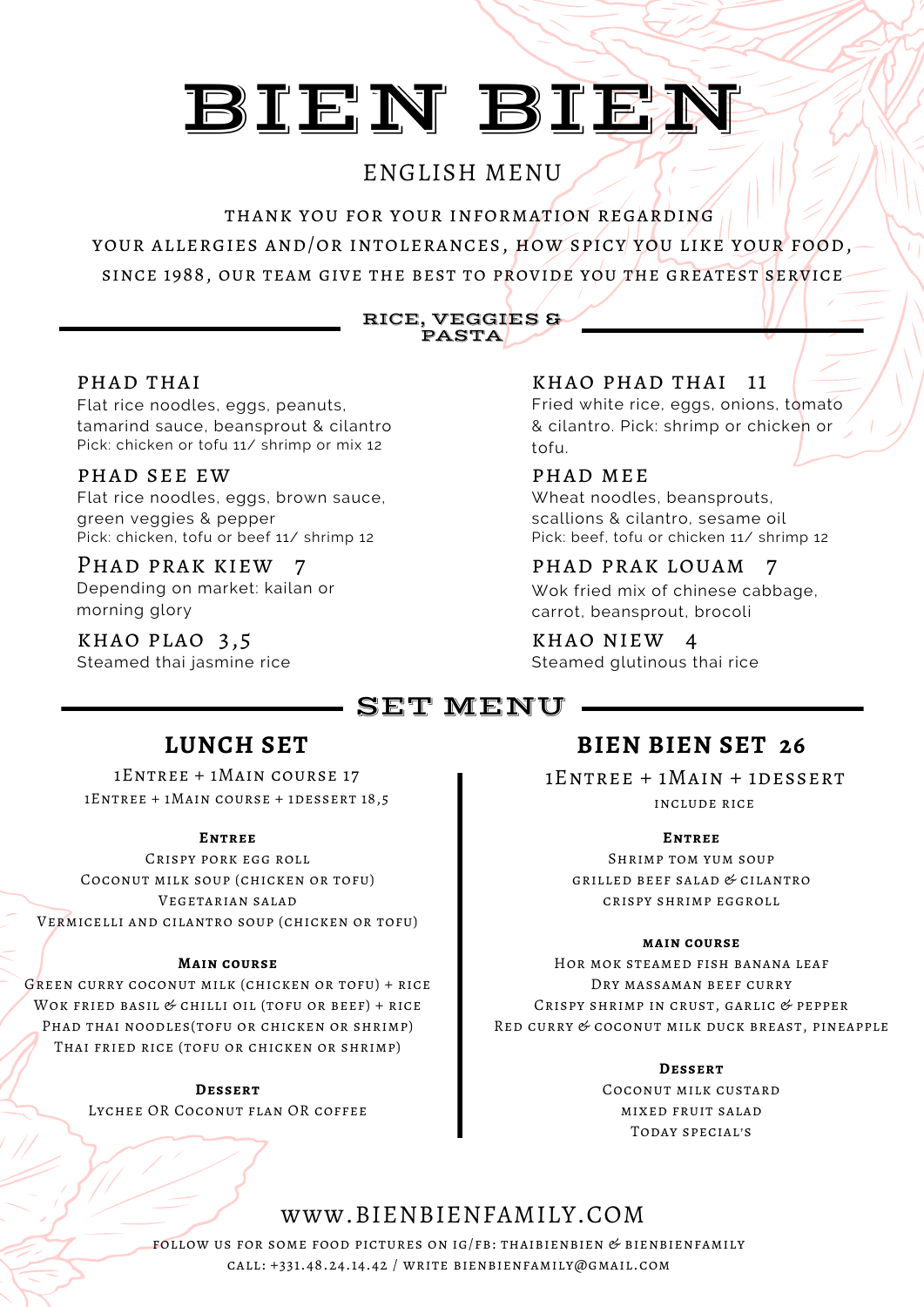# ENGLISH MENU

# LIQUEURS SPIRITS

Chivas regal 12y (4cl) 6 JACK DANIEL'S  $(4CL)/8$ GIN GIBSON (4CL) 6 PORTO RUBY (6CL) 5

Martini bianco (6cl) 6

Martini rosso (6cl) 6

pastis (3cl) 5,5 Mei kwei lu 5

COCKTAIL

HOUSE COCKTAIL: MIXED FRUIT  $&$  LYCHEE JUICES, RICE ALCOHOL  $/7$ 

coconut liqueur: rhum coconut & lime / 7

OUR MAI TAI: MIX OF RHUM, TRIPLE SEC, JASMINE, ALMOND  $&$  LIME/10

## WINES

## **RED**

AOC Bordeaux supérieur "Château Reynier": 75cl: 28/ glass 12cl: 6,5 AOC Brouilly "Pierre Cameléon": 75cl: 26/ 37,5cl: 17/ glass 12cl: 6 AOC St Nicolas de Bourgueil: 75cl: 28/ glass 12cl: 6,5 AOC Bourgogne passetoutgrain: 75cl 26/ glass 12cl: 6

### **WHITE**

AOC Alsace riesling "Rhulmann": 75cl: 26/ 37,5cl: 16/ glass 12cl: 6 AOC Muscadet sèvre et maine: 75cl: 24/ glass 12cl: 6 AOC Sancerre "Hubert Brochard": 75cl: 38/ glass 12cl: 7

## **ROSE**

AOC Côtes de Provence "Château Saint Esprit": 75cl: 24 AOC Tavel "Carte d'or": 75cl: 26

### **by the caraf, house wine**

Red: côtes du rhône, white: chardonnay, rosé: provence 25cl: 6,5/ 50cl: 9,5

## www.BIENBIENFAMILY.COM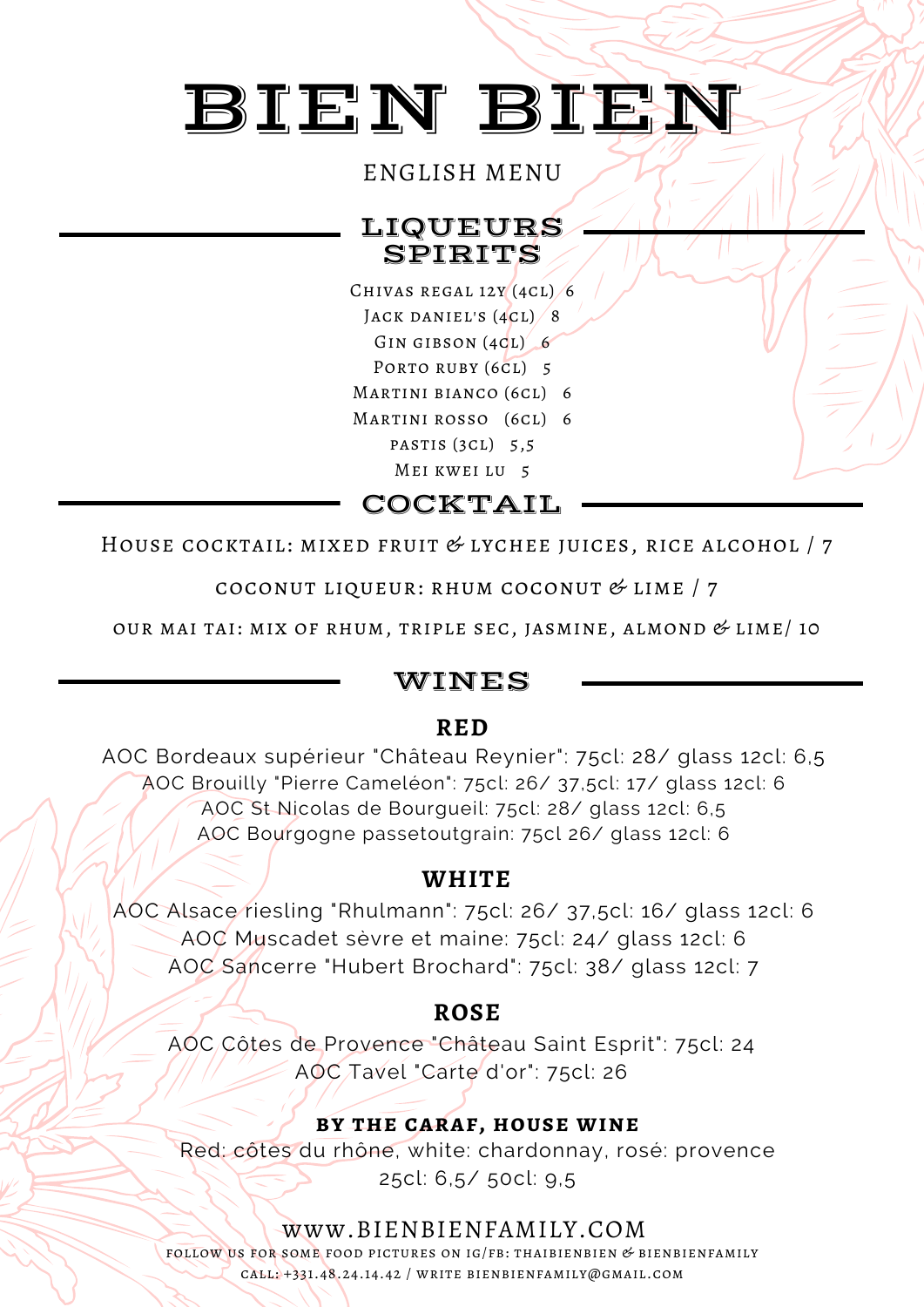### ENGLISH MENU

# THAI BEERS

#### **singha 33cl, 5% alc**

number 1 in thailand: refreshing, light, malt flavor

**5**

#### **CHANG 33cl, 5% alc**

A slight bitterness & touch TASTE OF HONEY **5**

### SOFT DRINKS

THAI IMPORTED JUICES (25CL): coconut or mango or lychee 3,5 Coke zero or regular (33cl) 3,5 Soda perrier (33cl) 3,5 SCHWEPPES TONIC (33CL) 3,5 Badoit Sparkling water (50l) 3,5 Badoit sparkling water (1l) 6 VITTEL MINERAL WATER (50CL) 3,5 COFFEE OR DECAF<sub>2</sub> Jasmine tea (per guest) 2,5

#### DESSERTS

**Khanom mor kang**: coconut milk & eggs custard 5 **Khanom khatee**: coconut and peanuts ravioli in rice dough (2pcs) 6 **Polamay louam**: fresh fruit salad, depending on market 5 LYCHEE CUP<sub>3</sub> **Khao niew mamouang**: Mango sticky rice & coconut milk 9 Fresh plate of **mango**: 7 **Today's special** 6

EONE SAID: ALL YOU NEED IS LOVE & THAI FOOD

#### www.BIENBIENFAMILY.COM

FOLLOW US FOR SOME FOOD PICTURES ON  $IG/FB$ : THAIBIENBIEN & BIENBIENFAMILY